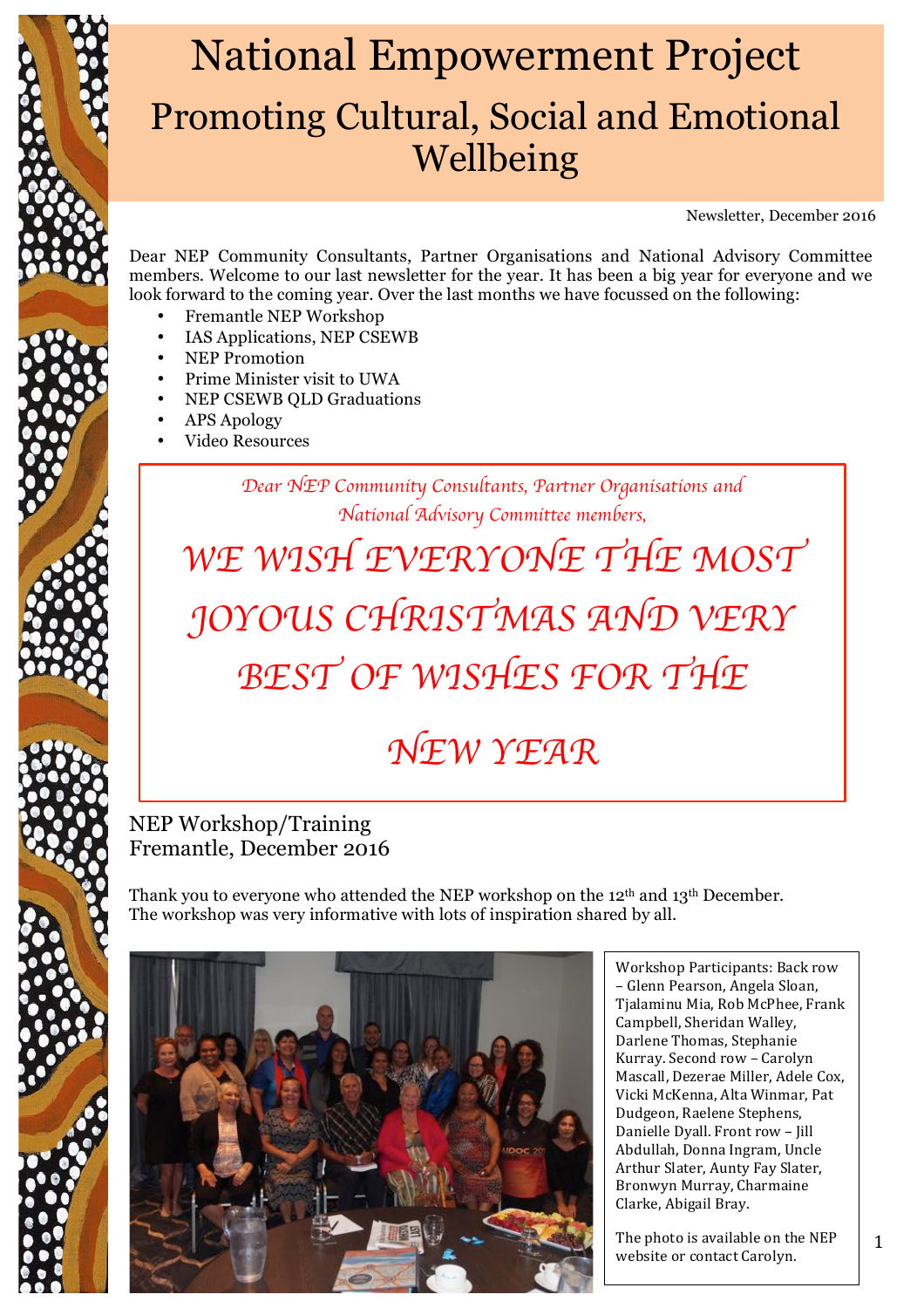## NEP IAS Submissions

At this time we have submitted IAS NEP CSEWB program delivery applications on behalf of:

- Perth, Langford Aboriginal Association
- Narrogin, Kaata-Koorliny Enterprise & Employment Development Aboriginal Corporation
- Northam/Toodyay, Sister Kates Home Kids Aboriginal Corporation
- Mildura, Mallee District Aboriginal Services,
- Darwin, Danila Dilba Health Service and the
- UWA submission.

We hope to submit applications for the remaining sites in the new year.

In support of the IAS submission, Adele and other team members have attended a number of advocacy meetings in support of the delivery of the NEP Cultural, Social and Emotional Wellbeing Program. These meetings have been with:

WA Mental Health Commission (State)

WA Labor Senators Sue Lines

WA Labor Senator Patrick Dodson

WA Shadow Minister for Mental Health, Stephen Dawson MLC (State)

NT Minister for Health & Mental Health, Hon. John Elferink (former NT Government)

NSW Minister for Aboriginal Affairs, Hon. Leslie Williams (State)

Minister for Indigenous Affairs, Senator Nigel Scullion (Federal)

Minister for Health, Hon. Susan Ley (Federal)

SA Minister for Aboriginal Affairs and Reconciliation Hon Kyam Maher

The meetings have provided opportunities to promote and profile the NEP and our work in communities, whilst also trying to garner support for funding.

Prime Minister Malcolm Turnbull and the Hon. Susan Ley also surprisingly visited UWA on 12<sup>th</sup> August 2016. An afternoon tea meeting was held at the School of Indigenous Studies. Prime Minister Turnbull and Pat discussed the alarming suicide rates.

#### Left to right:

UWA School of Indigenous Studies

Professor Robyn Owens, Professor Darlene Oxenham, Prime Minister Malcolm Turnbull, Professor Pat Dudgeon, Hon. Susan Ley, 12.8.16

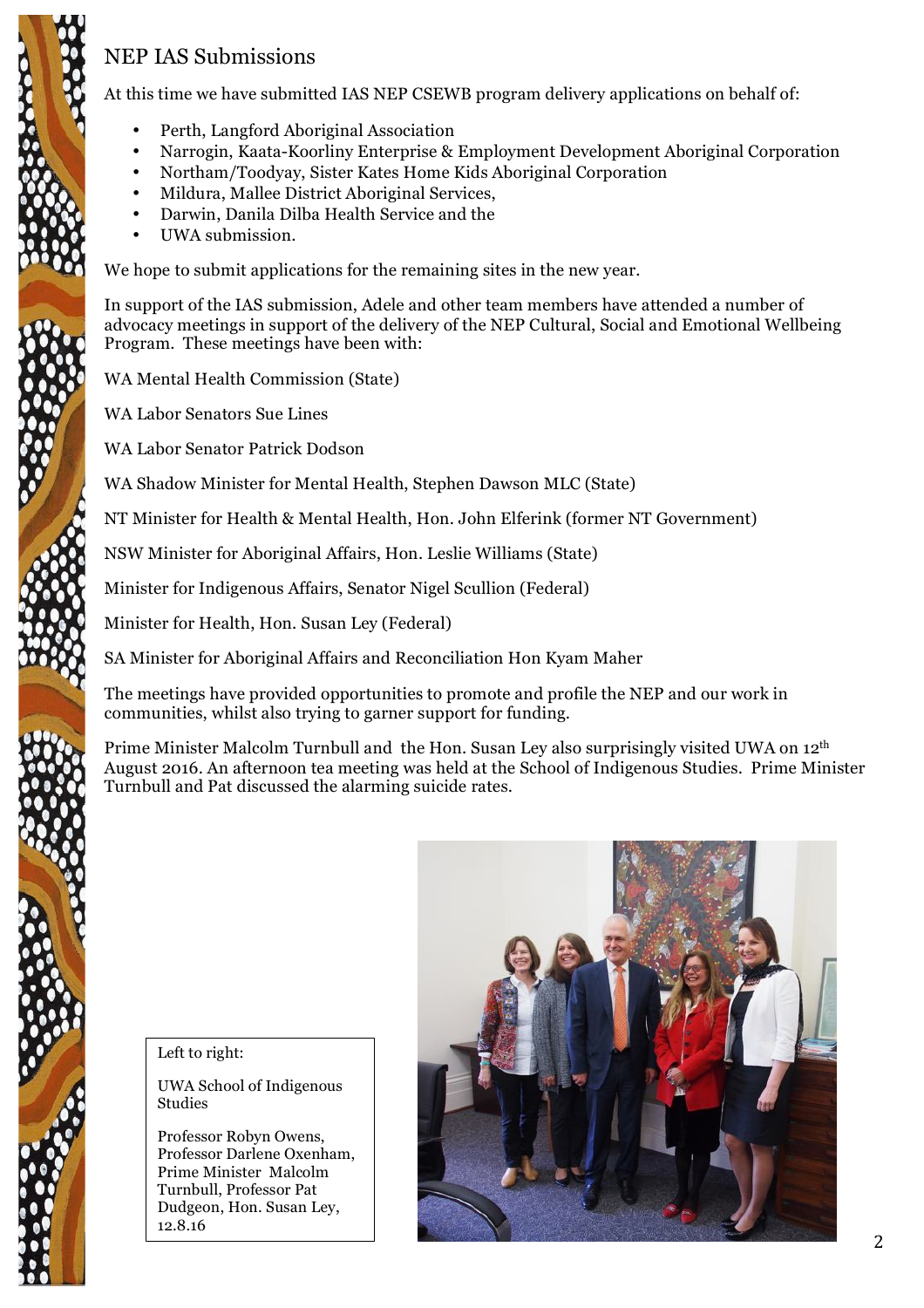

Queensland Graduates proudly completed Mental Health Certificate IV Training at Gallang Place.

Cherbourg Graduates – Nigel Williams, Norman Bond, Melinda Blackman, Iris Blow, Bronwyn Murray.

Kuranda Graduates – Denise Tranby, Kathleen Cummins, Sandy Scott.



Queensland Graduates, Certificate II in Indigenous Leadership



The group included NEP graduates –

Denise Tranby, Biri Duffin and Bronwyn Murray